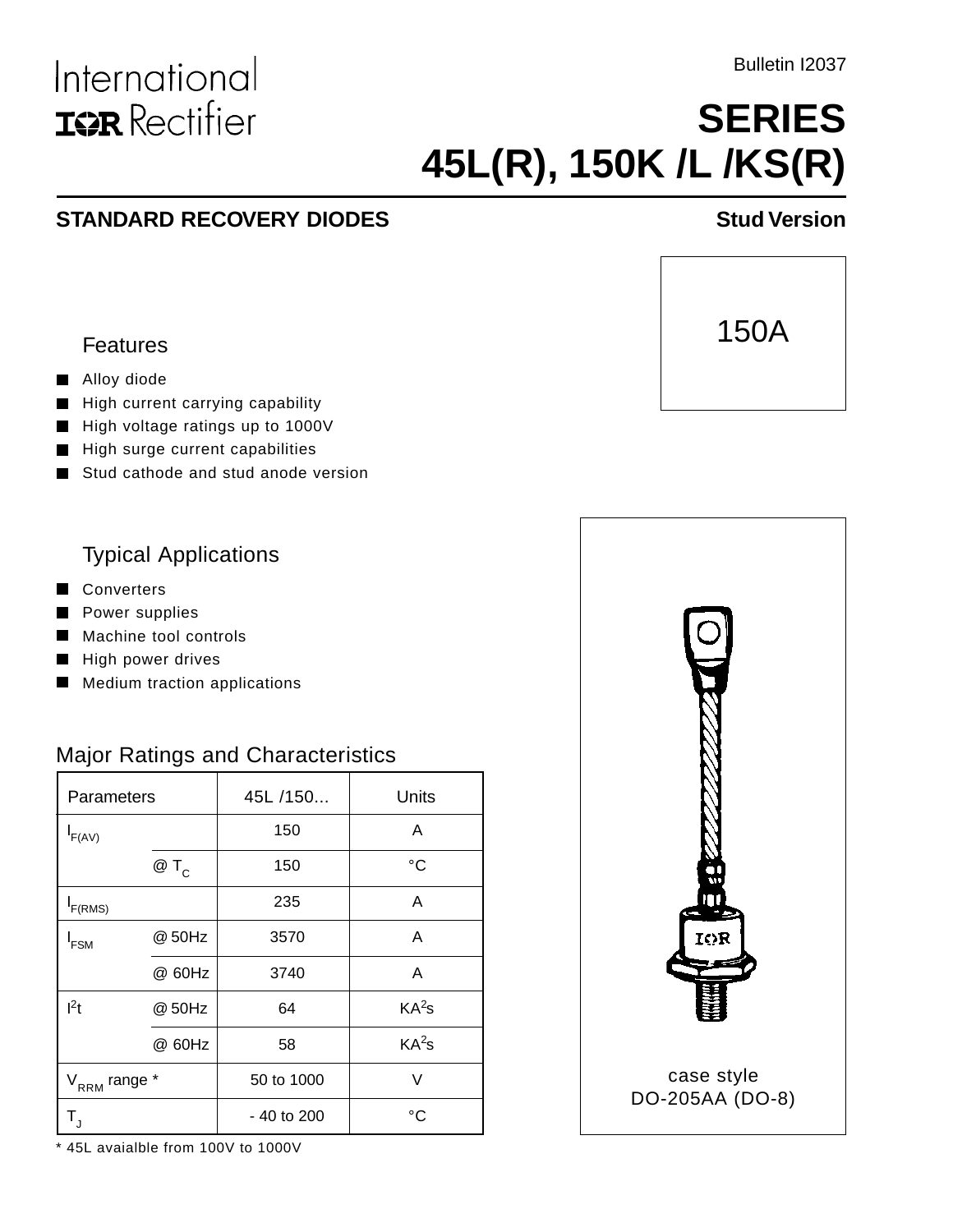#### **ELECTRICAL SPECIFICATIONS**

#### Voltage Ratings

|                     | Voltage | $V_{RRM}$ , maximum repetitive | V <sub>RSM</sub> , maximum non- | I <sub>RRM</sub> max.        |
|---------------------|---------|--------------------------------|---------------------------------|------------------------------|
| Type number**       | Code    | peak reverse voltage           | repetitive peak rev. voltage    | @ $T_{\rm j} = 175^{\circ}C$ |
|                     |         |                                |                                 | mA                           |
|                     | 5       | 50                             | 100                             | 35                           |
| 45 $L(R)$ *         | 10      | 100                            | 200                             | 35                           |
|                     | 20      | 200                            | 300                             | 35                           |
| 150K(R)             | 30      | 300                            | 400                             | 35                           |
| 150L(R)<br>150KS(R) | 40      | 400                            | 500                             | 35                           |
|                     | 60      | 600                            | 720                             | 35                           |
|                     | 80      | 800                            | 960                             | 32                           |
|                     | 100     | 1000                           | 1200                            | 24                           |

 $*$  45L 50V and 300V V $_{\rm RRM}$ classes are not available.

\*\*Also available as JEDEC series 1N3288A through 1N3296A (DO-8 case style) and 1N3111 through 1N3092 (DO-30 case style)

#### Forward Conduction

| Parameter        |                                                 | 45L/150 | Units             | Conditions                                                                                  |                       |                          |  |
|------------------|-------------------------------------------------|---------|-------------------|---------------------------------------------------------------------------------------------|-----------------------|--------------------------|--|
| $I_{F(AV)}$      | Max. average forward current                    | 150     | A                 | 180° conduction, half sine wave                                                             |                       |                          |  |
|                  | @ Case temperature                              | 150     | °C                |                                                                                             |                       |                          |  |
| $I_{F(RMS)}$     | Max. RMS forward current                        | 235     | A                 | DC @ 142°C case temperature                                                                 |                       |                          |  |
| I <sub>FSM</sub> | Max. peak, one-cycle forward,                   | 3570    |                   | $t = 10ms$                                                                                  | No voltage            |                          |  |
|                  | non-repetitive surge current                    | 3740    |                   | $t = 8.3ms$                                                                                 | reapplied             |                          |  |
|                  |                                                 | 3000    | A                 | $t = 10ms$                                                                                  | 100% V <sub>RRM</sub> |                          |  |
|                  |                                                 | 3140    |                   | $t = 8.3ms$                                                                                 | reapplied             | Sinusoidal half wave,    |  |
| $l2$ t           | Maximum I <sup>2</sup> t for fusing             | 64      |                   | $t = 10ms$                                                                                  | No voltage            | Initial $T_1 = T_1$ max. |  |
|                  |                                                 | 58      |                   | $t = 8.3ms$                                                                                 | reapplied             |                          |  |
|                  |                                                 | 45      | KA <sup>2</sup> S | $t = 10ms$                                                                                  | 100% V <sub>RRM</sub> |                          |  |
|                  |                                                 | 41      |                   | $t = 8.3ms$                                                                                 | reapplied             |                          |  |
| $1^2\sqrt{t}$    | Maximum $I^2\sqrt{t}$ for fusing                | 640     | $KA^2\sqrt{s}$    | $t = 0.1$ to 10ms, no voltage reapplied                                                     |                       |                          |  |
| $V_{F(TO)1}$     | Low level value of threshold<br>voltage         | 0.67    | $\vee$            | (16.7% $\times \pi \times I_{F(A \vee)} < I < \pi \times I_{F(A \vee)}$ ), $T_J = T_J$ max. |                       |                          |  |
| $V_{F(TO)2}$     | High level value of threshold<br>voltage        | 0.83    |                   | $(1 > x \pi x I_{F(AV)}), T_J = T_J$ max.                                                   |                       |                          |  |
| $r_{f1}$         | Low level value of forward<br>slope resistance  | 1.42    | $m\Omega$         | (16.7% $x \pi x I_{F(AV)} < I < \pi x I_{F(AV)}$ ), $T_J = T_J$ max.                        |                       |                          |  |
| $r_{f2}$         | High level value of forward<br>slope resistance | 0.91    |                   | $(I > x \pi x I_{F(AV)}), T_J = T_J$ max.                                                   |                       |                          |  |
| $V_{FM}$         | Max. forward voltage drop                       | 1.33    | $\vee$            | $I_{pk}$ = 471A, T <sub>J</sub> = 25°C, t <sub>p</sub> = 10ms sinusoidal wave               |                       |                          |  |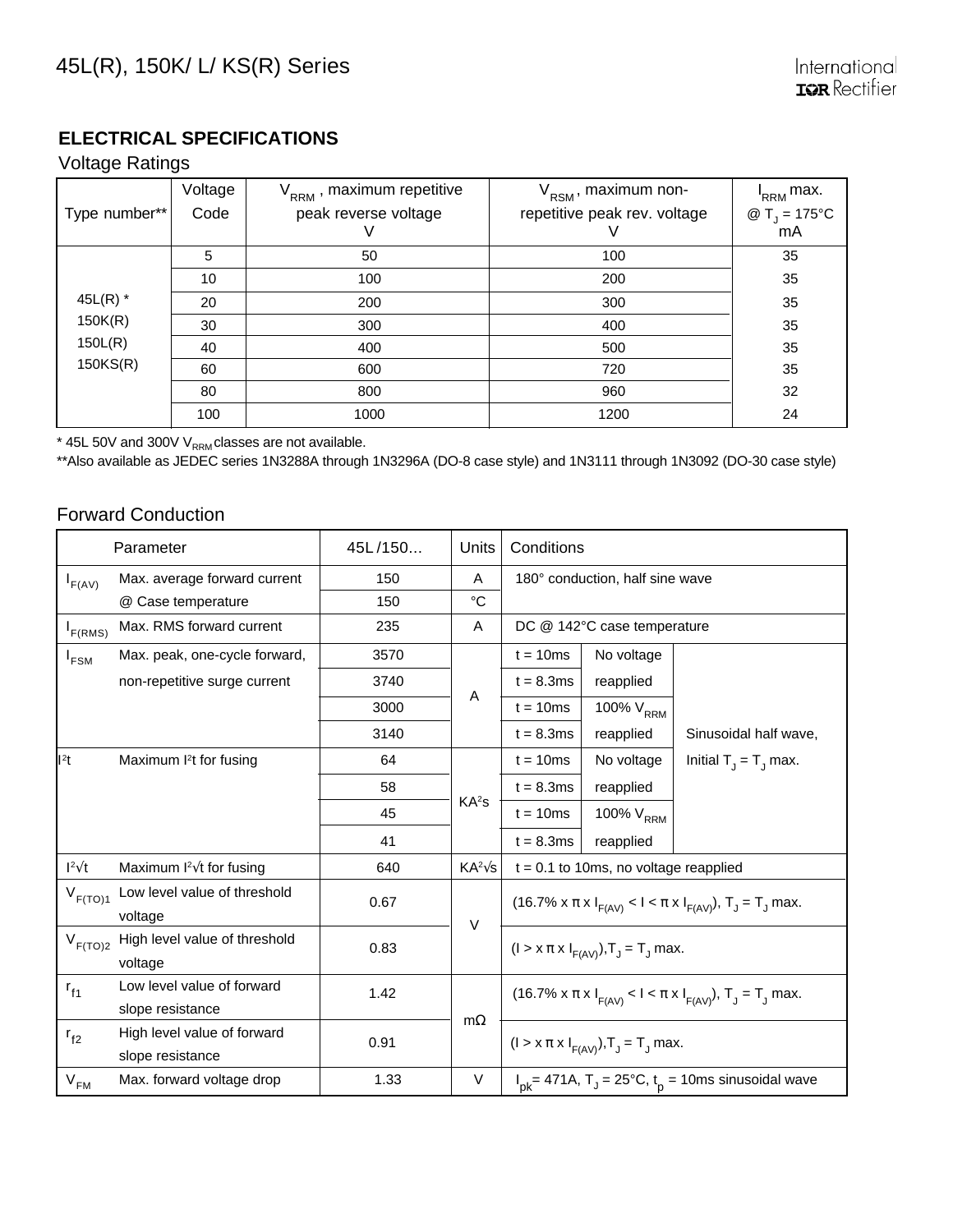#### International **IGR** Rectifier

#### Thermal and Mechanical Specifications

|                  | Parameter                                 |              | 45L/150          | Units          | Conditions                                 |  |
|------------------|-------------------------------------------|--------------|------------------|----------------|--------------------------------------------|--|
| $T_{\rm J}$      | Max. junction operating temperature       |              | $-40$ to $200$   | °C             |                                            |  |
| $T_{\text{stg}}$ | Max. storage temperature range            |              | $-40$ to $200$   |                |                                            |  |
| $R_{thJC}$       | Max. thermal resistance, junction to case |              | 0.25             | K/W            | DC operation                               |  |
| $R_{thCS}$       | Max. thermal resistance, case to heatsink |              | 0.10             |                | Mounting surface, smooth, flat and greased |  |
| т                | Mounting torque                           | Min.         | 14.1 (125)       |                |                                            |  |
|                  | 45L                                       | Max.         | 17.0(150)        | N <sub>m</sub> | Not lubricated threads                     |  |
|                  | 150L                                      | Min.         | 12.2(108)        | $(lbf-in)$     | Lubricated threads                         |  |
|                  |                                           | Max.         | 15.0(132)        |                |                                            |  |
|                  | 150K                                      | Min.         | 11.3(100)        |                |                                            |  |
|                  | <b>150KS</b>                              | Max.         | 14.1 (125)       | N <sub>m</sub> | Not lubricated threads                     |  |
|                  |                                           | Min.         | 9.5(85)          | $(lbf-in)$     | Lubricated threads                         |  |
|                  |                                           | Max.         | 12.5(110)        |                |                                            |  |
| wt               | Approximate weight                        |              | 100(3.5)         | g(oz)          |                                            |  |
|                  |                                           | 150K-A       | DO205AA (DO-8)   |                | See Outline Table                          |  |
|                  | Case style                                | <b>150KS</b> | $B-42$           |                |                                            |  |
|                  |                                           | 150L-A/45L   | DO-205AC (DO-30) |                |                                            |  |

#### ∆R<sub>thJC</sub> Conduction

(The following table shows the increment of thermal resistence  $R_{th,IC}$  when devices operate at different conduction angles than DC)

|              |       | Conduction angle   Sinusoidal conduction   Rectangular conduction   Units |     | Conditions       |
|--------------|-------|---------------------------------------------------------------------------|-----|------------------|
| $180^\circ$  | 0.031 | 0.023                                                                     |     | $T_1 = T_1$ max. |
| $120^\circ$  | 0.038 | 0.040                                                                     |     |                  |
| $90^\circ$   | 0.048 | 0.053                                                                     | K/W |                  |
| $60^\circ$   | 0.071 | 0.075                                                                     |     |                  |
| $30^{\circ}$ | 0.120 | 0.121                                                                     |     |                  |

#### Ordering Information Table

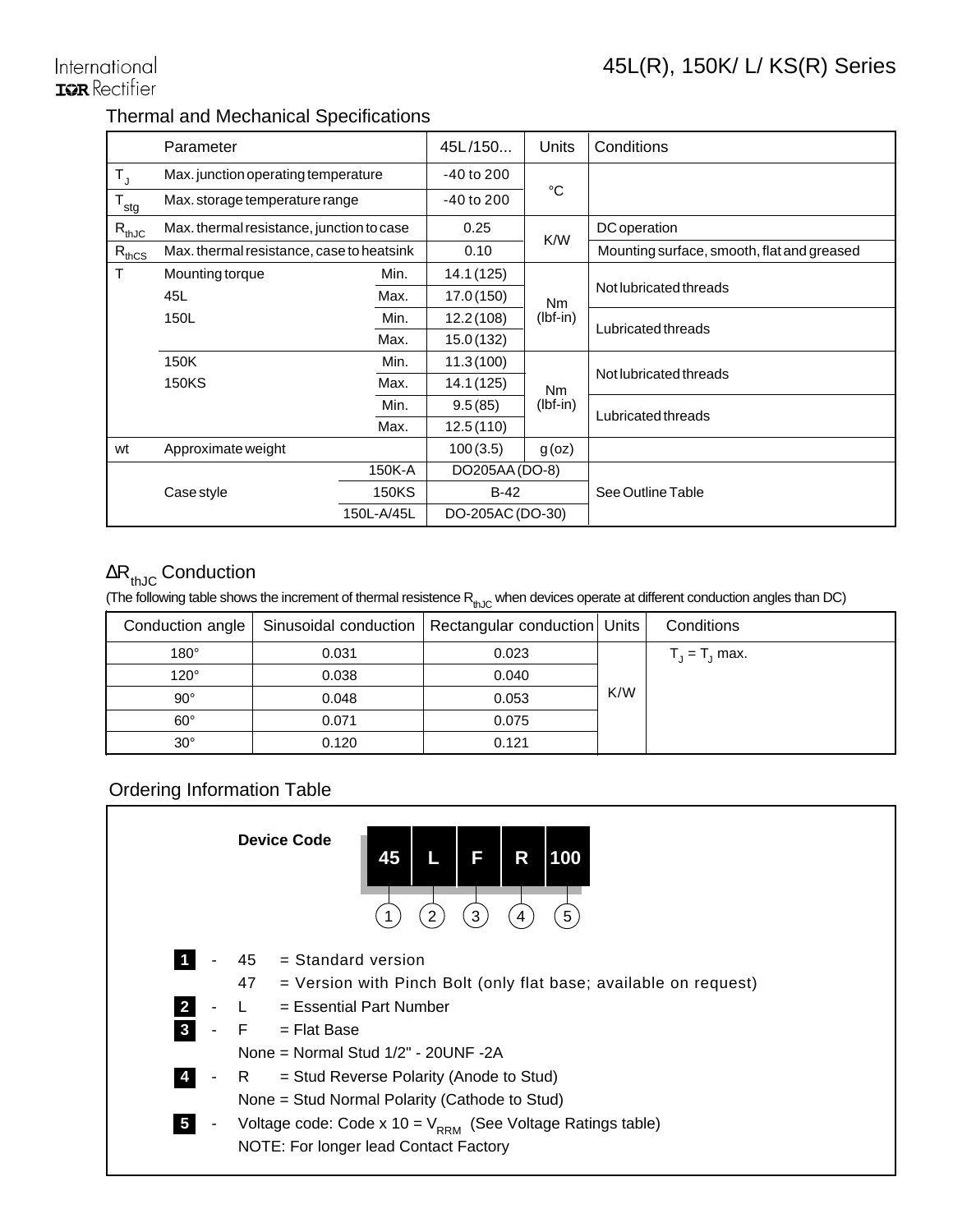## 45L(R), 150K/ L/ KS(R) Series

26.04 (1.025) MIN. BREAK DIA.

Ordering Information Table

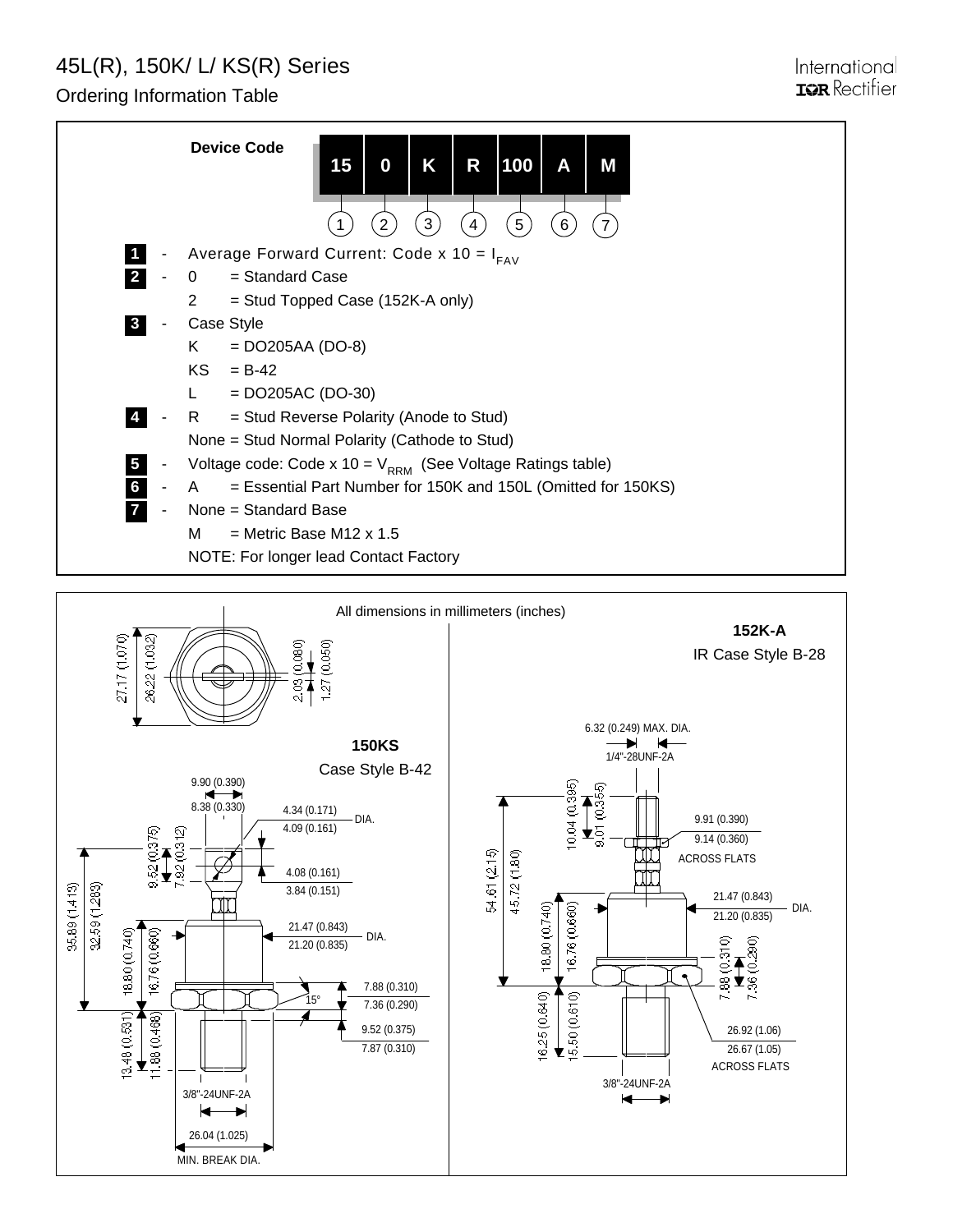#### International **IGR** Rectifier

#### Outline Table

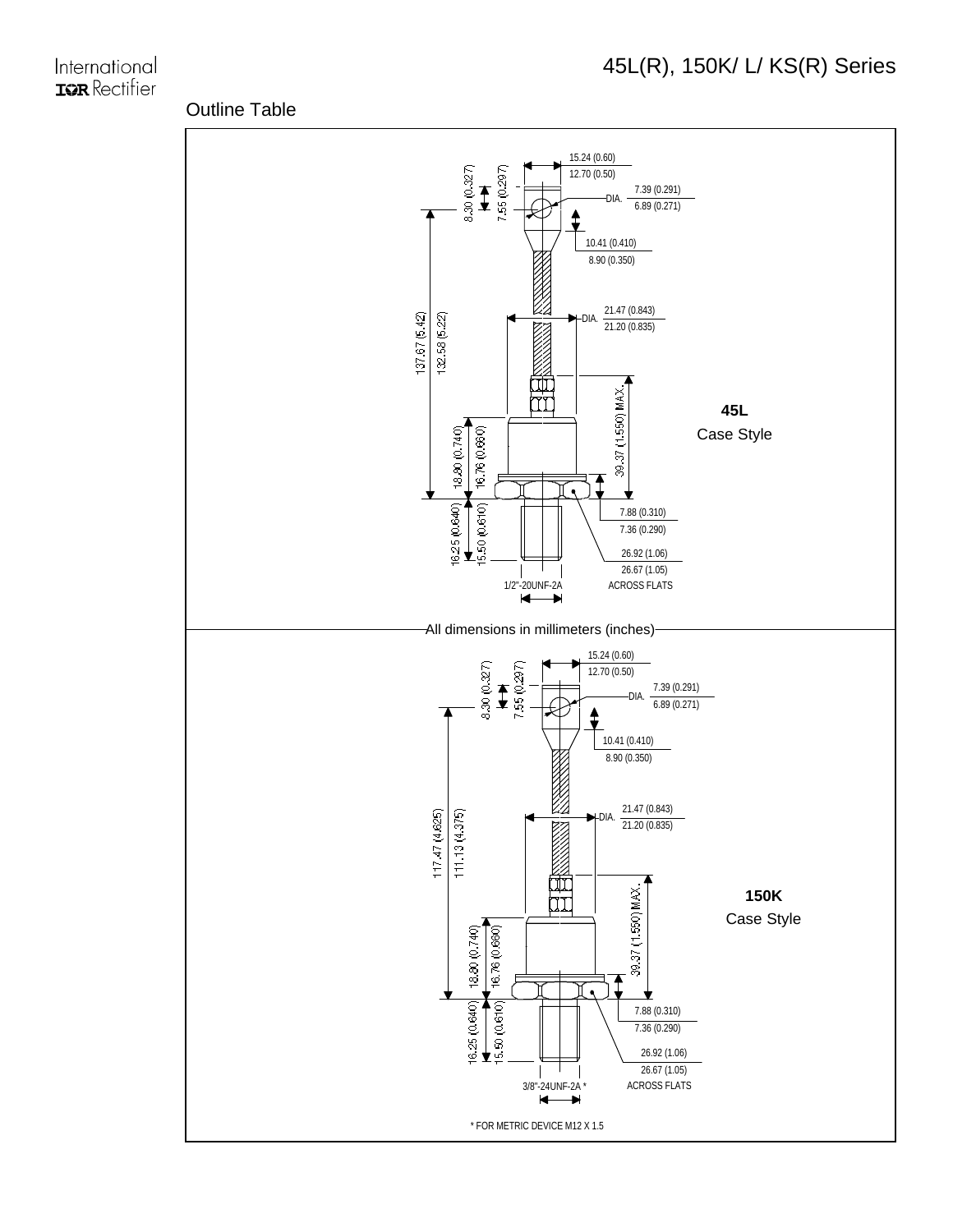#### 45L(R), 150K/ L/ KS(R) Series

Internationa **IGR** Rectifier

Outline Table







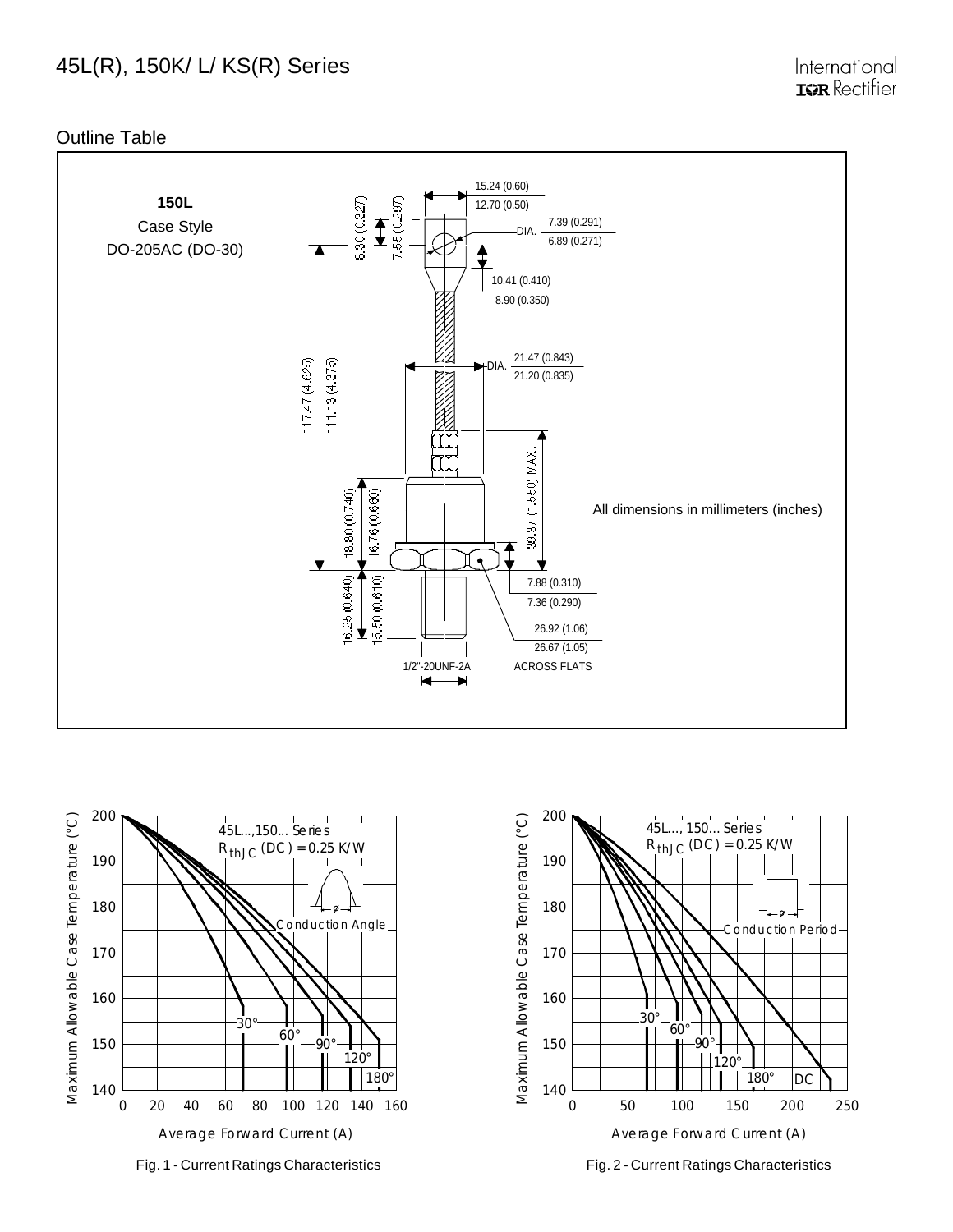#### International **IGR** Rectifier



Fig. 3 - Forward Power Loss Characteristics











Fig. 6 - Maximum Non-Repetitive Surge Current